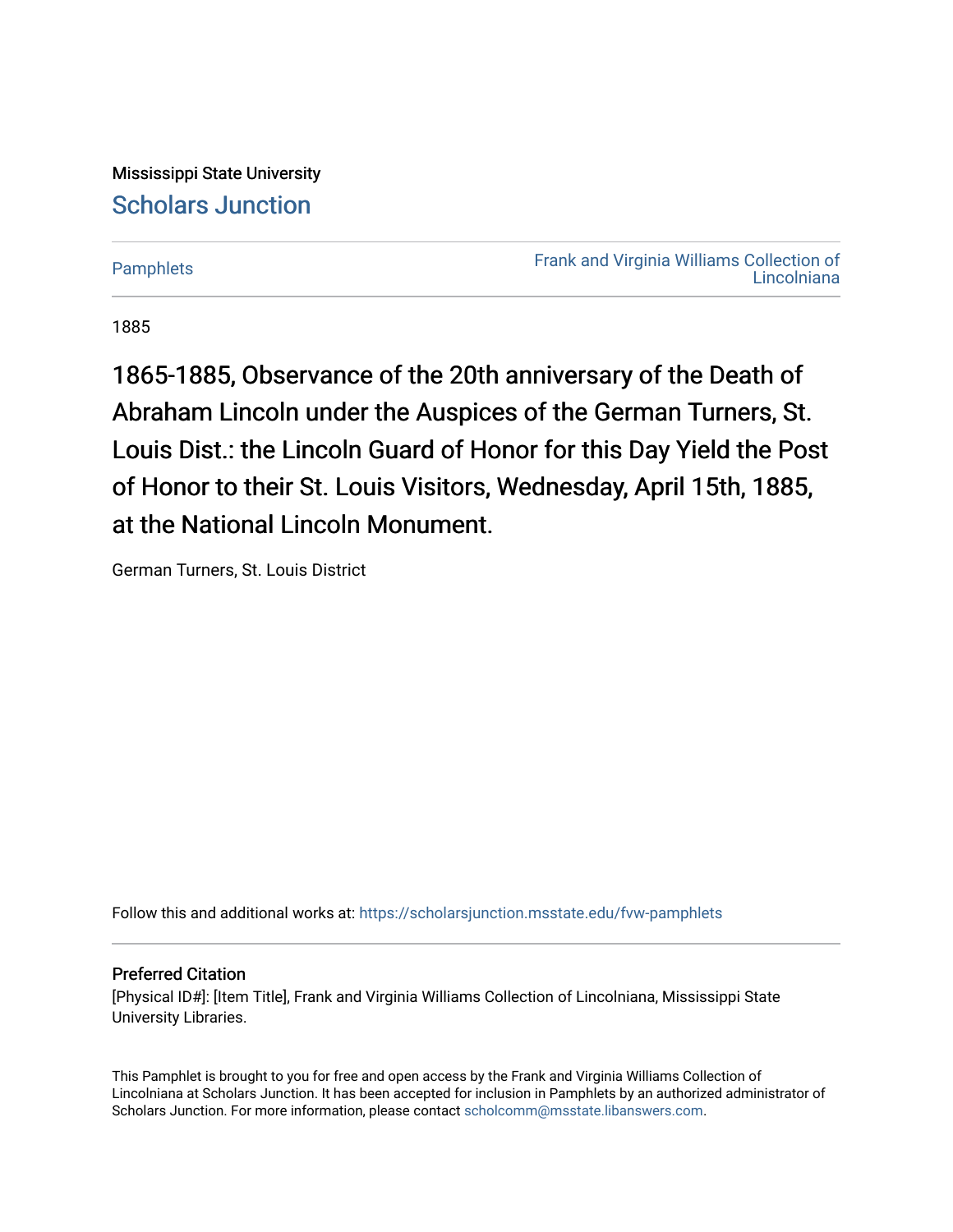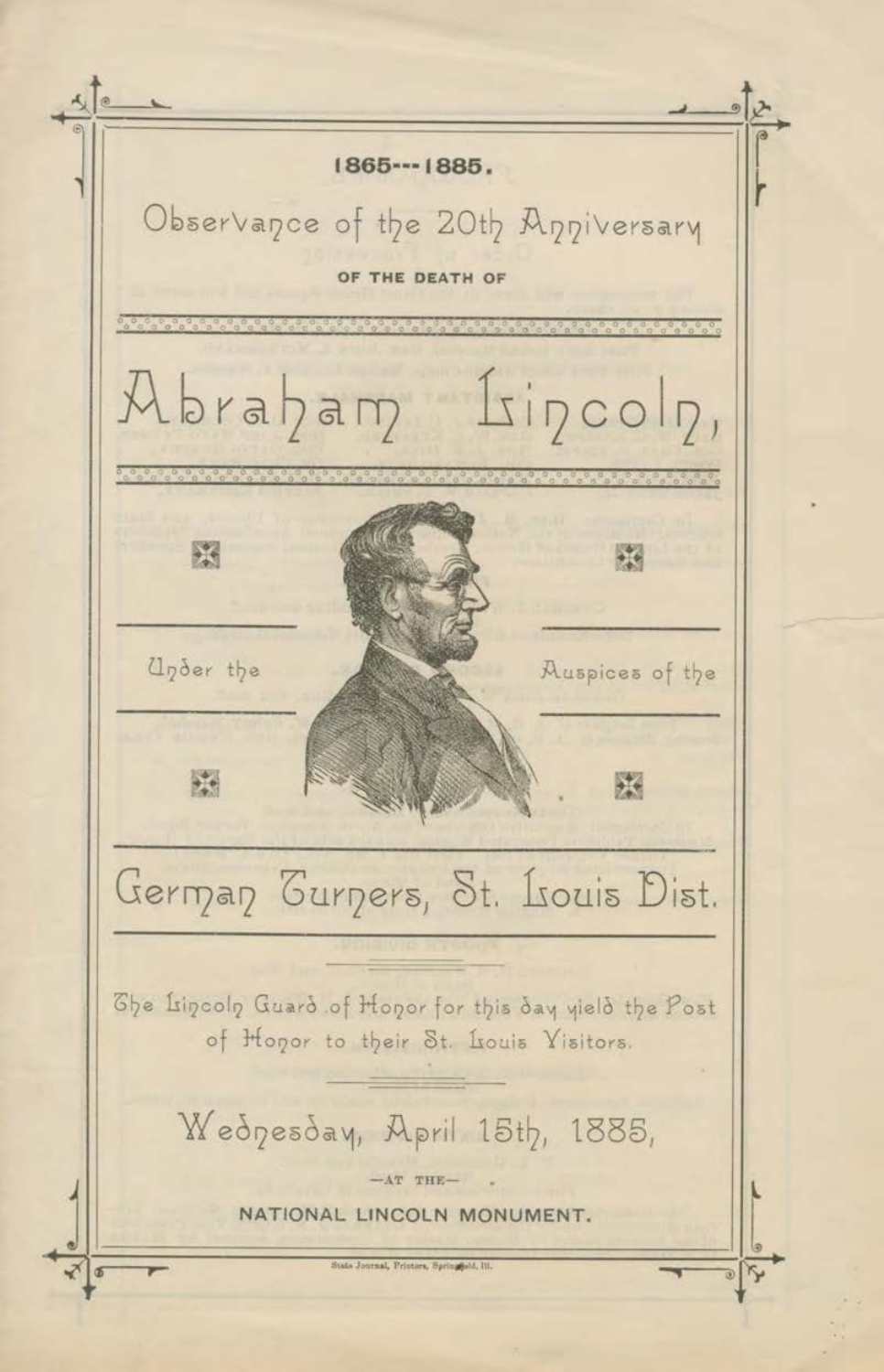## PROGRAMME.

# Order of Procession.

The procession will form at the Court House Square and will move at 1 o'clock p. m. sharp.

Grand Marshal, MAJOR-GEN'L, A. J. SMITH.

First Ass't Grand Marshal, GEN. JOHN A. MCCLERNAND. First Ass't Chief Aid-de-Camp, MAJOR EUGENE F. WEIGEL.

#### **ASSISTANT MARSHALS.**

GEN. D. P. GRIER,<br>CAPT. W. C. KNISPEL,<br>COL. CHAS. G. STIFEL, PORTE YATES,<br>JOHN COOK Jr., **LACOB BUNN Jr.** 

CAPTAIN J. C. IRVING,<br>GEN. W. C. KUEFFNER,<br>HON. J. E. HILL,<br>COL. EDWARD RUTZ, MAJOR OTTO LADEMANN, CAPTAIN W. F. SMITH,

GEN, D. C. COLEMAN,<br>HON. JOHN MAYO PALMER.<br>COL. DAVID MURPHY, DR. CHAS. RYAN. WILSON, STATIUS KEHRMANN,

In Carriages: Hon. R. J. OGLESBY, Governor of Illinois, and State Officers; Members of the National Lincoln Monument Association; Members of the Lincoln Guard of Honor; Members of the General Assembly; Speakers and Executive Committee.

### FIRST DIVISION.

GENERAL J. W. VANCE, Commanding and Staff.<br>Band of Music.<br>Detachments of Illinois and Missouri National Guards.

#### **SECOND DIVISION.**

GENERAL JOHN W. NOBLE, Commanding, and Staff.<br>Band of Music.

First Brigade G. A. R. of Illinois, GENERAL W. W. BERRY, Marshal. Second Brigade G. A. R. of Missouri and other States, GEN. NELSON COLE. Marshal.

#### THIRD DIVISION.

LOUIS NETTELHORST, Marshal, and Staff.<br>In Carriages: Executive Officers of the North American Turner Bund.<br>Memorial Tablet on Decorated Wagon : on each side of the Escort of Honor.<br>Turner Veterans of 1861. First Reg t. Mo. **Band of Music.** 

Turner Societies from about 40 cities.<br>Singing Societies from about 20 cities.

#### **FOURTH DIVISION.**

COLONEL H. S. WELTON, Marshal, and Staff.<br>Hand of Music. D. D. ROSETTE COMMANDING.<br>First Brigade: Ex-Prisoners of War, COLONEL L. D. ROSETTE COMMANDING.<br>Second Brigade: Sons of Veterans, Illinois and Missouri, Col. R. V. M

#### FIFTH DIVISION.

Lieut.-Gov. J. C. SMITH, Marshal and Staff. **Band of Music.** 

National Americans, Lodges, Benevolent Societies and German Societies.

#### SIXTH DIVISION.

W. L. GARDNER, Marshal and Staff.<br>Band of Music.<br>Fire Companies and Citizens in Carriages.

The Memorial Services will begin at 2 o'clock P. M., at the National Lincoln Monument, under the direction of General J. N. REECE, Vice President of the Lincoln Guard of Honor, Master of Ceremonies, assisted by MAJOB G. S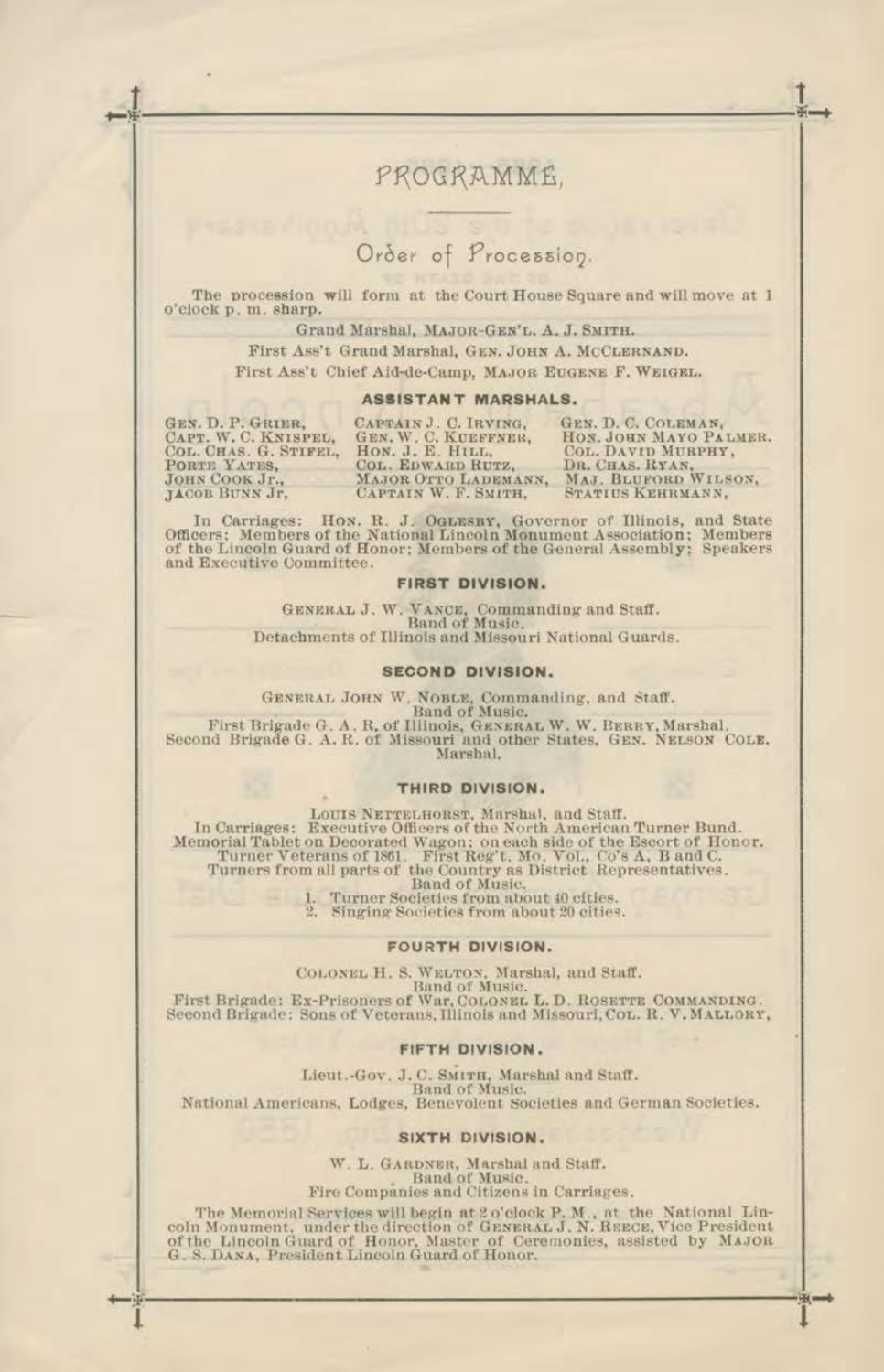# ORDER OF EXERGISES.

### PRAYER,

By Rev. Francis Springer, D.D., Chaplain of Stephenson Post No. 30, G. A. R., Springfield.

|    | 1. MUSIC, - - - - - - - Knight Templar Band, St. Louis                                                                              |
|----|-------------------------------------------------------------------------------------------------------------------------------------|
| 2. | WELCOME ADDRESS, - By Governor R. J. Oglesby, of Illinois                                                                           |
| 3. | - Grand Chorus<br>SINGING, "Memorial Song,"                                                                                         |
|    | 4. ORATION, - - - - By Hon. J. C. Conkling, Springfield                                                                             |
|    | 5. SINGING, "Lincoln Hymn," Grand Chorus<br>(Written expressly for this occasion by E. A. Zuendt.)<br>Music by Prof. Oscar Schmoll. |
|    | 6. GERMAN ORATION, - - - By Dr. H. M. Starkloff, St. Louis                                                                          |
|    | 7. DEDICATION OF THE MEMORIAL TABLET, By the President of the North<br>American Turner Bund, John Toensfeldt                        |
|    | Hon, John A. Logan<br>8. ORATION.                                                                                                   |
|    | 9. FLOWER DECORATION, By the Public                                                                                                 |
|    | 10. READING OF LETTERS, From President Cleveland, Ex-President Arthur,<br>and Hon. Robt. T. Lincoln, by the Corresponding Secretary |
|    | 11. SINGING, "My Country, Tis of Thee," - - - - - Grand Chorus<br>The audience joining in the chorus.                               |
|    | IT S Camber Dand Lafforern Romanks<br>and the state of the con-                                                                     |

12. MUSIC. Capt. Lewis, Leader.

### LINCOLN GUARD OF HONOR.

G. S. DANA, President.

- J. C. POWER, Secretary.
- J. B. LINDLEY, Treasurer.
- N. B. WIGGINS.
- J. N. REECE, Vice-President. J. F. MCNEIL.
- E. S. JOHNSON.
- H. CHAPIN.
- C. L. CONKLING.